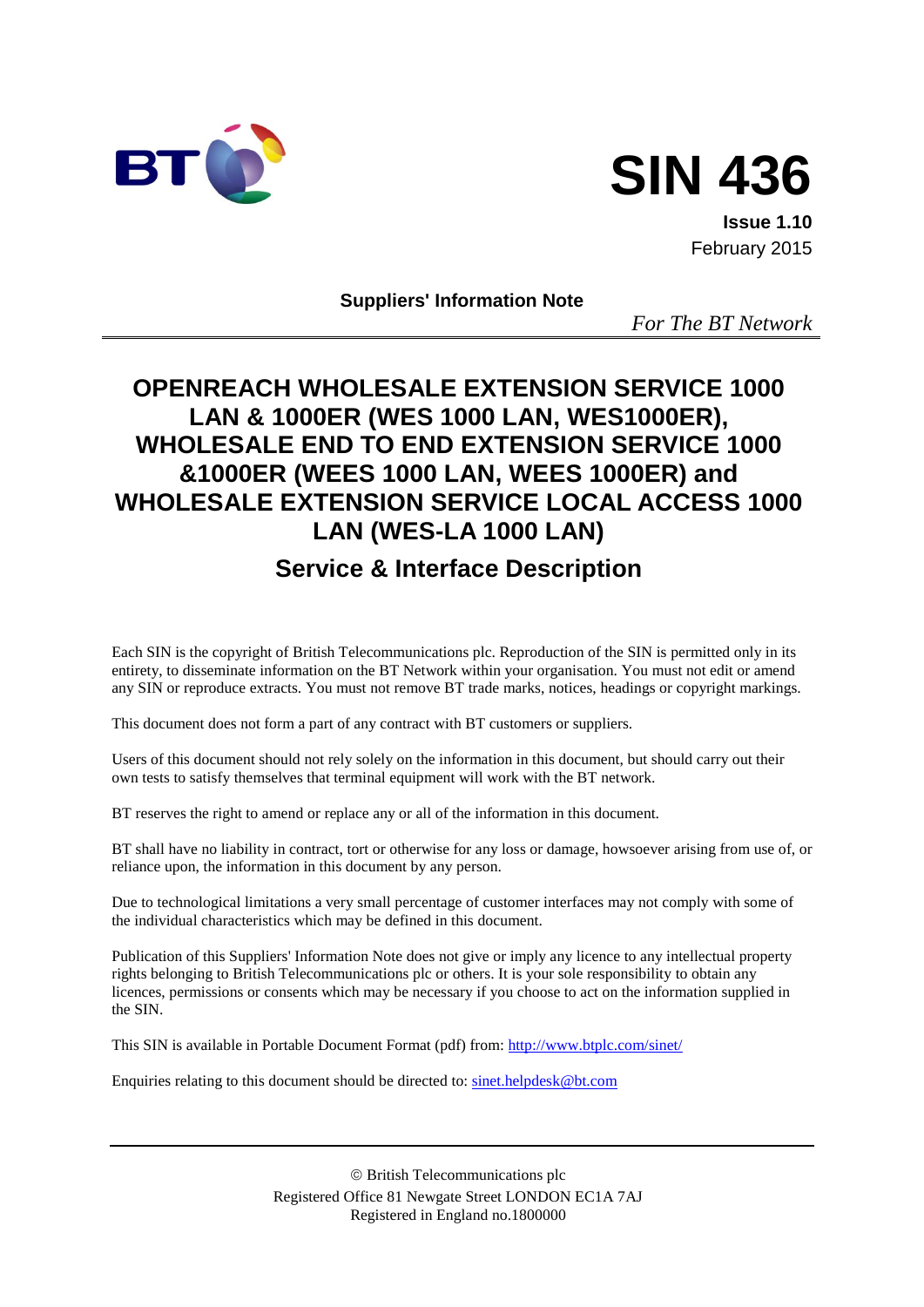#### **CONTENTS**

| $\mathbf{1}$                     |  |
|----------------------------------|--|
| $\mathbf{2}$                     |  |
| 3                                |  |
| 3.1<br>3.2<br>3.3<br>3.4<br>3.5  |  |
| $\overline{\mathbf{4}}$          |  |
| 4.1<br>4.2.<br>4.3<br>4.4<br>4.5 |  |
| 5                                |  |
| 6                                |  |
| 7                                |  |
| 8                                |  |
| 9                                |  |
| 10                               |  |

## **FIGURES**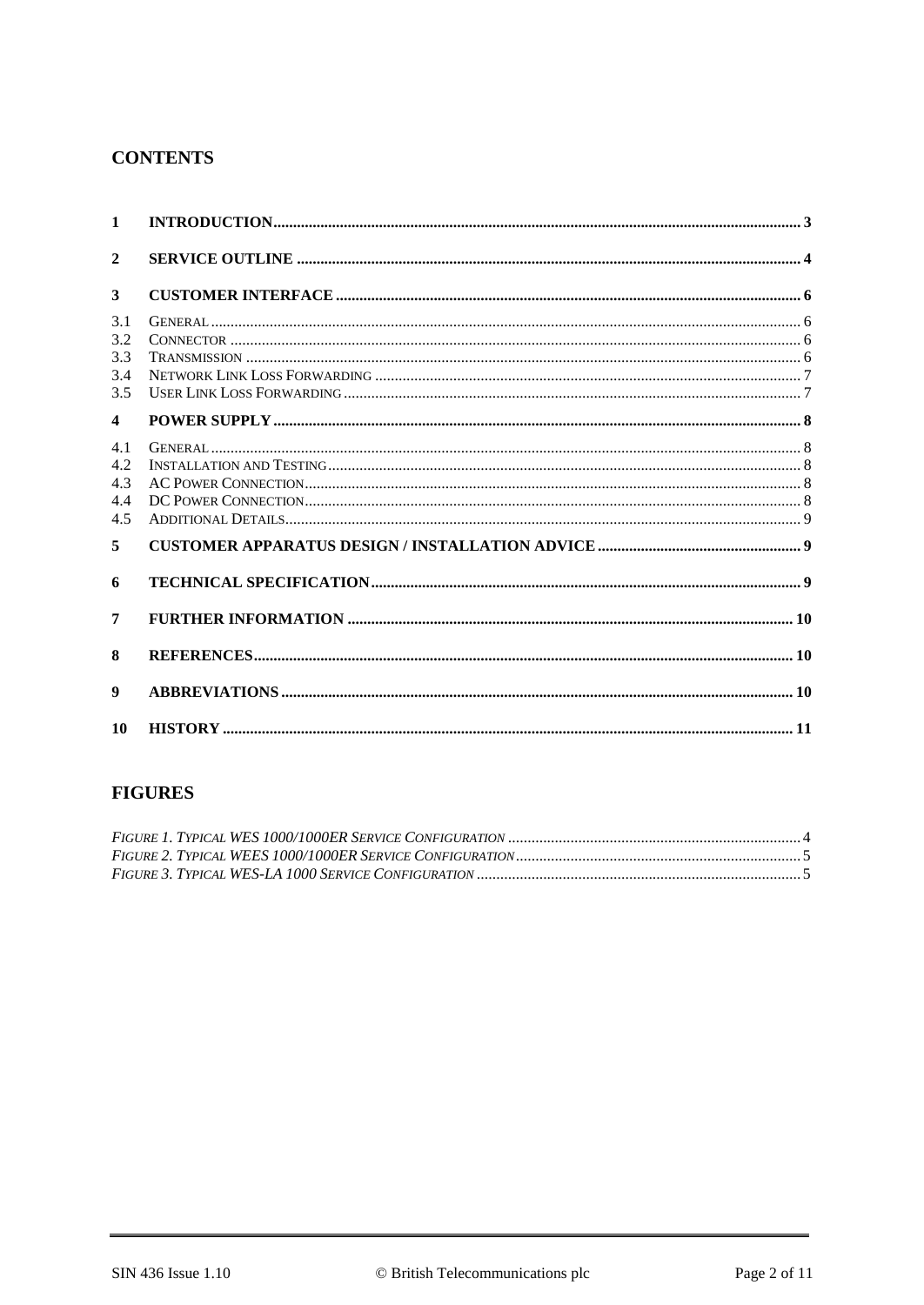## **1 Introduction**

This Suppliers' Information Note (SIN) describes the Wholesale Extension Service 1000 LAN (WES 1000 LAN), Wholesale End To End Extension Service 1000 LAN (WEES1000LAN) and Wholesale Extension Service Local Access 1000 LAN (WES-LA 1000 LAN).

WES/WEES services are high speed, point-to-point data circuits that are permanently connected and available 24 hours a day, 365 days per year. WES provides a secure link between a third party customer Site and the Communications Provider's (CP's) network at a CP's Site. Openreach WEES provides a secure link between a third party site and another third party site. WES-LA provides a secure link between a third party site and the serving exchange serving that site, with the circuit terminating at a CP presence at that serving exchange (a Licensed Facility in the BT Exchange).

Wholesale Extension Service LAN Extended Reach (WES1000ER) and Wholesale End To End Extension Service 1000 ER LAN (WEES 1000ER) extend the radial distance capability between customer sites. The WES/WEES1000ER product does not impact on the customer network interface characteristics described in this SIN.

Any specific technology mentioned in this document is current as of today, however it may be subject to change in the future. Should the specification of the interface be changed, this will be notified by a new issue of this SIN. Openreach reserves the right to adapt technology to deliver WES/WEES as new developments are made. All services are delivered over an uncontended transmission path.

SPECIAL NOTICE

Openreach has formally notified the withdrawal from new supply of all WES WEES BES products up and including  $1$ Gbit/s as from  $1<sup>st</sup>$  June 2011 along with the removal of all modify options (Bandwidth upgrade, shift, re-site & rearrange) as from 1st June 2013

Openreach have notified End of Support as from 1 April 2018 for all WES WEES BES (up to and including 1Gbits). Please refer to Openreach briefing GEN061/14 [\(www.openreach.co.uk](http://www.openreach.co.uk/) 

WES WEES BES 2.5Gbit/s and 10Gbit/s will remain available along with WES Aggregation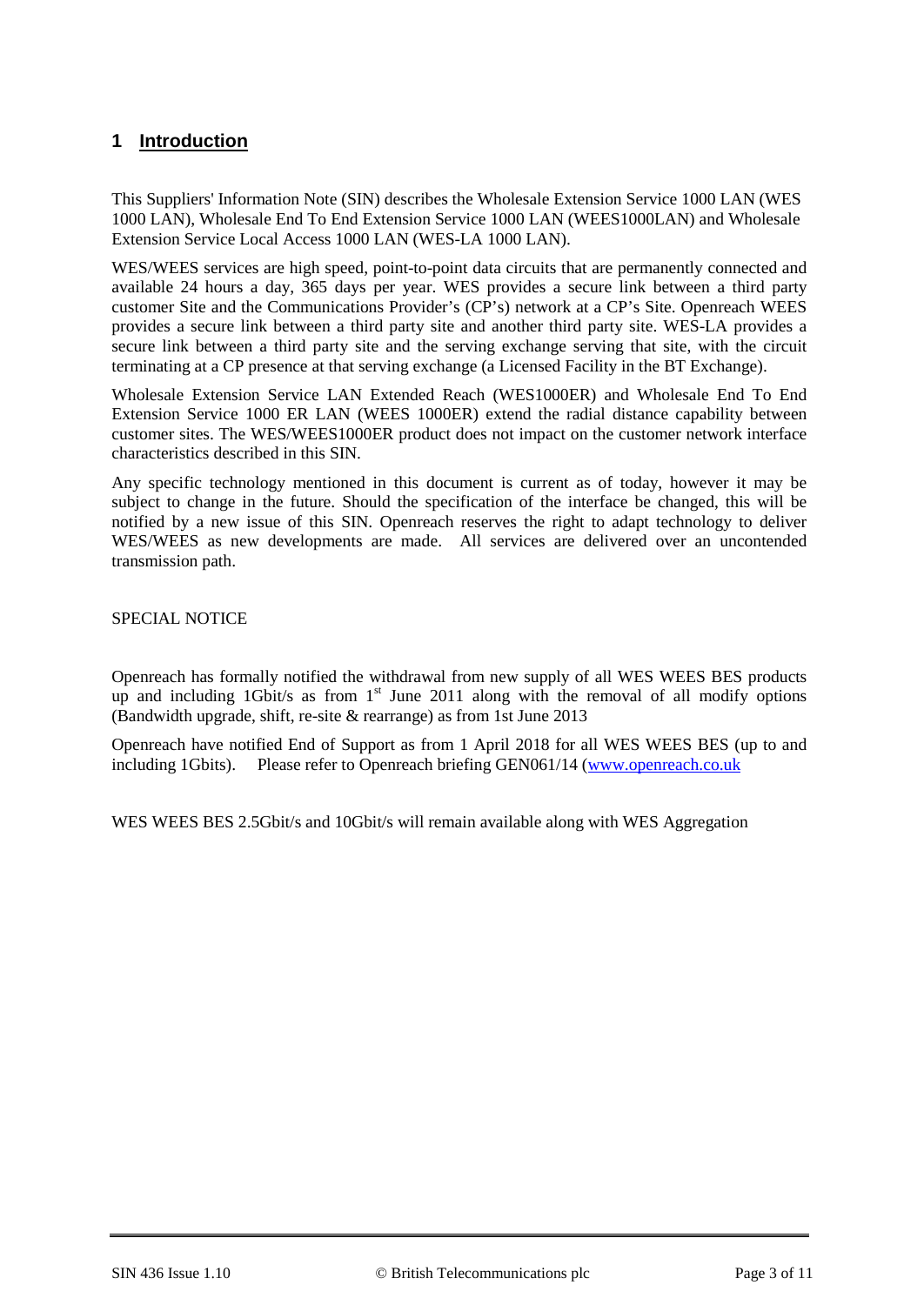## **2 Service Outline**

The WES/WEES/WES-LA 1000 service operates at a speed of 1000 Mbit/s in full duplex mode between sites.

A schematic of the WES 1000/1000ER service is shown in [Figure 1.](#page-3-0)



1) Optional on WES10

#### *Figure 1. Typical WES 1000/1000ER Service Configuration*

<span id="page-3-0"></span>*Note1*. [Figure 1](#page-3-0) depicts two separate circuit scenarios, not a combined service.

The upper horizontal black line (#1 - NTE to NTE) represents a WES circuit where both ends have a common serving exchange.

The lower line (#2) represents a circuit where the ends are served from different exchanges.

*Note2*. The service cannot be purchased as a point-to-point circuit directly connected between two 3rd party customer sites, whether or not the physical route is via a BT exchange. This diagram is using current technology / delivery, this is subject to change.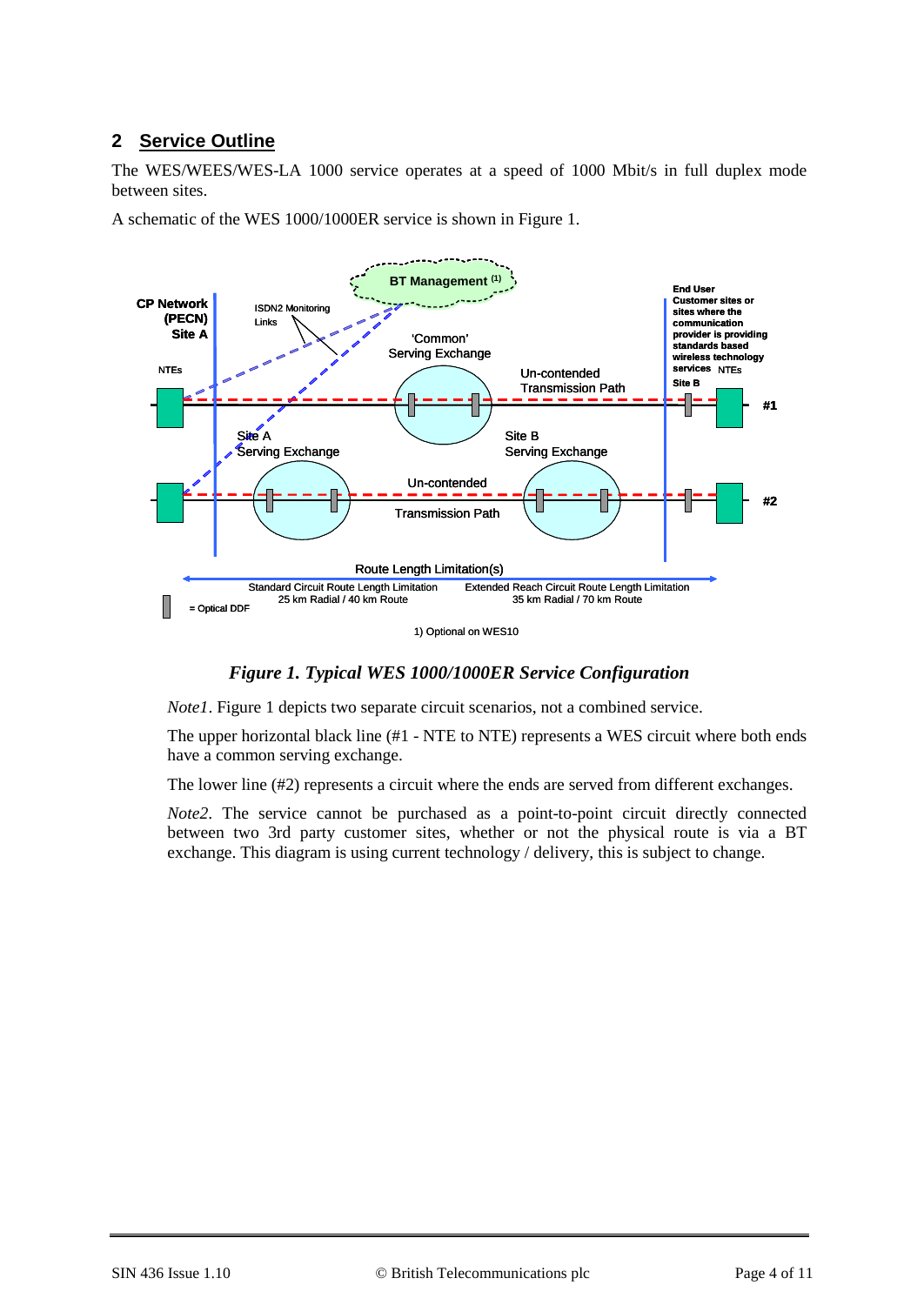A schematic of the WEES 1000/1000ER service is shown in Figure 2.



1) Optional on WEES10

#### *Figure 2. Typical WEES 1000/1000ER Service Configuration*

<span id="page-4-0"></span>Note 3. [Figure 2](#page-4-0) depicts two separate circuit scenarios, not a combined service.

The upper horizontal black line (#1 - NTE to NTE) represents a WEES circuit where both ends have a common serving exchange.

The lower line (#2) represents a circuit where the ends are served from different exchanges.

A schematic of the WES-LA 1000 service is shown in [Figure 3.](#page-4-1)



<span id="page-4-1"></span>*Figure 3. Typical WES-LA 1000 Service Configuration*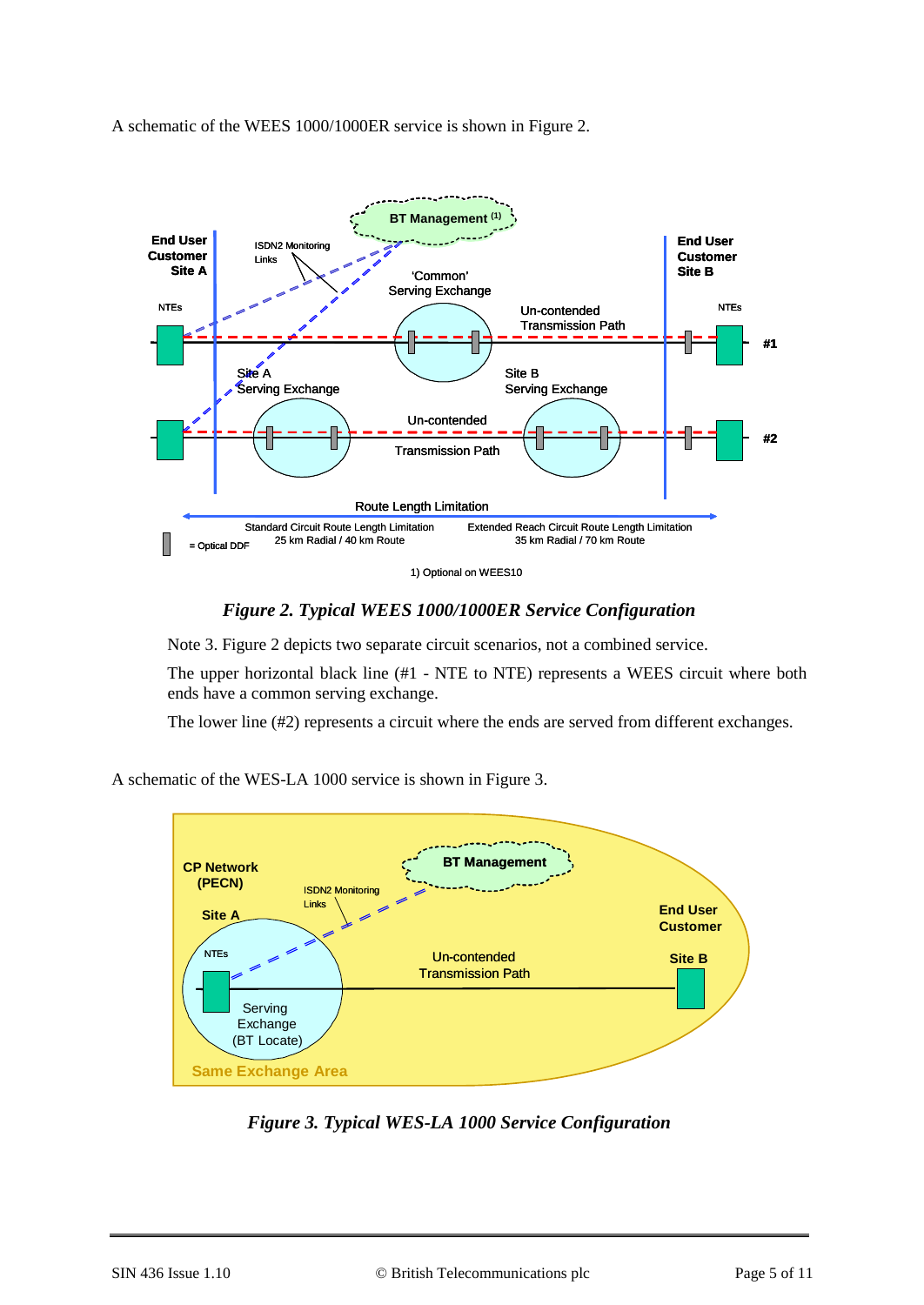It is envisaged that CPs / customers will use this service for the interconnection of Gigabit Ethernet Local Area Networks (LAN), Data Centres incorporating a Gigabit Ethernet backbone, and/ or disaster recovery availability when mirroring two storage areas with Gigabit Ethernet networking.

## **3 Customer Interface**

#### **3.1General**

Gigabit Ethernet conforms to the IEEE 802.3 standard. It is conventional Ethernet but 10 times faster than Fast Ethernet, operating at 1000 Mbit/s instead of 100 Mbit/s. Based on the IEEE 802.3 $z^{[1]}$ Gigabit Ethernet standard, data can move from 10 Mbit/s to 100 Mbit/s to 1000 Mbit/s without protocol translation or changes to application and networking software.

## **3.2 Connector**

The interface is the Network Termination Point (NTP), i.e. the point of connection on the BT Network Terminating Equipment (NTE) for connecting CPE or CP equipment.

The Interface consists of a Dual SC type 1000BaseSX **or** LX fibre interface port (**not both on a single NTE**). The CP / customer provides the fibre patch connectors between NTE and CP equipment/CPE. The maximum fibre length between the NTE and CP equipment/CPE is 550 metres for SX (850nm multi-mode) ports when 50/125 micron optical patch cords are used or 220 metres if 62.5/125 micron optical patch cords are used. For LX (1310nm single-mode) ports, the maximum fibre length is 3 kilometres when a 9/125 micron optical patch cable is used.

The SX and LX type interface are as specified in the Gigabit Ethernet IEEE802.3 $z^{[1]}$  specifications. Attention is drawn to the Intellectual Property Rights (IPRs) set out in the preface of this agreed International standard. It is the responsibility of the supplier of the CP equipment or CPE to ensure that they have the necessary rights from the owner of the IPR. The IPR owner has stated that they are willing to negotiate licences under reasonable and non-discriminatory terms and conditions with applicants throughout the world.

## **3.3 Transmission**

#### *Note: The definition of frame length includes the 4-byte CRC but does not include any preamble.*

The NTE is capable of transporting IEEE 802.1 $q^{[2]}$  VLAN-tagged frames of 1522 bytes in length, as well as being capable of transporting frames of up to 1548 bytes in length to maintain compatibility with a large number of vendor proprietary frame tagging formats. The NTE can transport frames in both directions simultaneously (full duplex) at wire-speed without frame loss or error.

The NTE does not have the capability to intercept and/or view 'customer data'.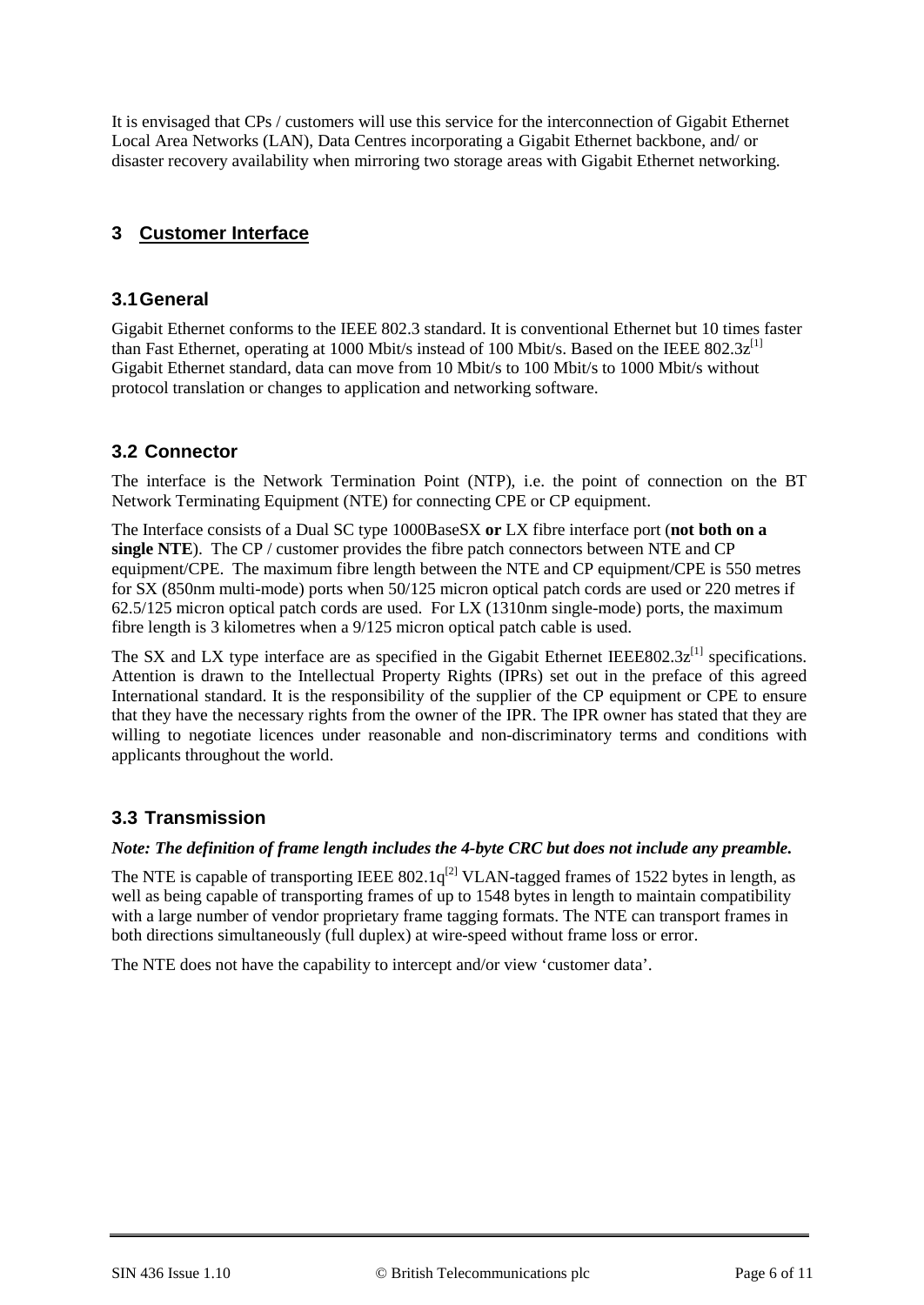## **3.4 Network Link Loss Forwarding**

When a break is detected on the Openreach network link, an 8B/10B specific fault signal is continuously transmitted on the customer interface to indicate the state of the infrastructure. This continues until such time as the network break is repaired.

On the WES/WEES 1000Mbit/s products Openreach will offer the option to choose fault signalling using c1/c2 or K28.5 protocol corresponding to LLF. The chosen protocol will also apply to the User Link Loss Forwarding option on the 1000Mbit/s products.

Whilst it is expected that this will work on all customer equipment, owing to deficiencies in Ethernet standards in this area it cannot always be guaranteed.

Note: For c1/c2 signalling type to work, auto negotiation must be enabled on the customer's equipment. It is recommended in any case, that auto negation is enabled for 1000Mbit/s interfaces. Historically the default setting used for fault signalling on this service has been K28.5.

## **3.5 User Link Loss Forwarding**

User Link Loss Forwarding (U-LLF) allows the notification of failure of a customer device at one end of a WES or WEES service to be propagated to a customer device at the other end of the same service.

User Link Loss Forwarding is available as a unidirectional service for the following managed products:

- WES 1000 (LAN)
- WES 1000 Local Access
- WES 1000 Extended Reach
- WEES 1000 (LAN)
- WEES 1000 Extended Reach

The availability of User LLF is dependent on the correct level of NTE hardware and software at each end of a circuit.

User LLF is offered as a unidirectional service only. For WES it is recommended that this is between the CP's PoP and the end user customer only. This means that the WES circuit is taken down using User LLF only if problems occur at the CPs equipment at the CP PoP site end of the circuit. If problems occur at the end user customer's equipment, the circuit will not be taken down. For WEES this can be set in either direction (A to B; B to A).

A bidirectional U-LLF service is not offered since it may complicate fault finding as it becomes extremely difficult for both Openreach and the Service Provider to determine whether the cause of the fault was due to end customer or CP PoP. Also by having this feature work in both directions may prevent some links from automatically re-establishing after an interruption.

U-LLF will use the same fault signalling type (i.e. c1/c2 or K28.5) protocol specified for N-LLF on the 1000Mbit/s products being ordered. Note: For c1/c2 signalling type to work, auto negotiation must be enabled on the customer's equipment. It is recommended in any case, that auto negation is enabled for 1000Mbit/s interfaces.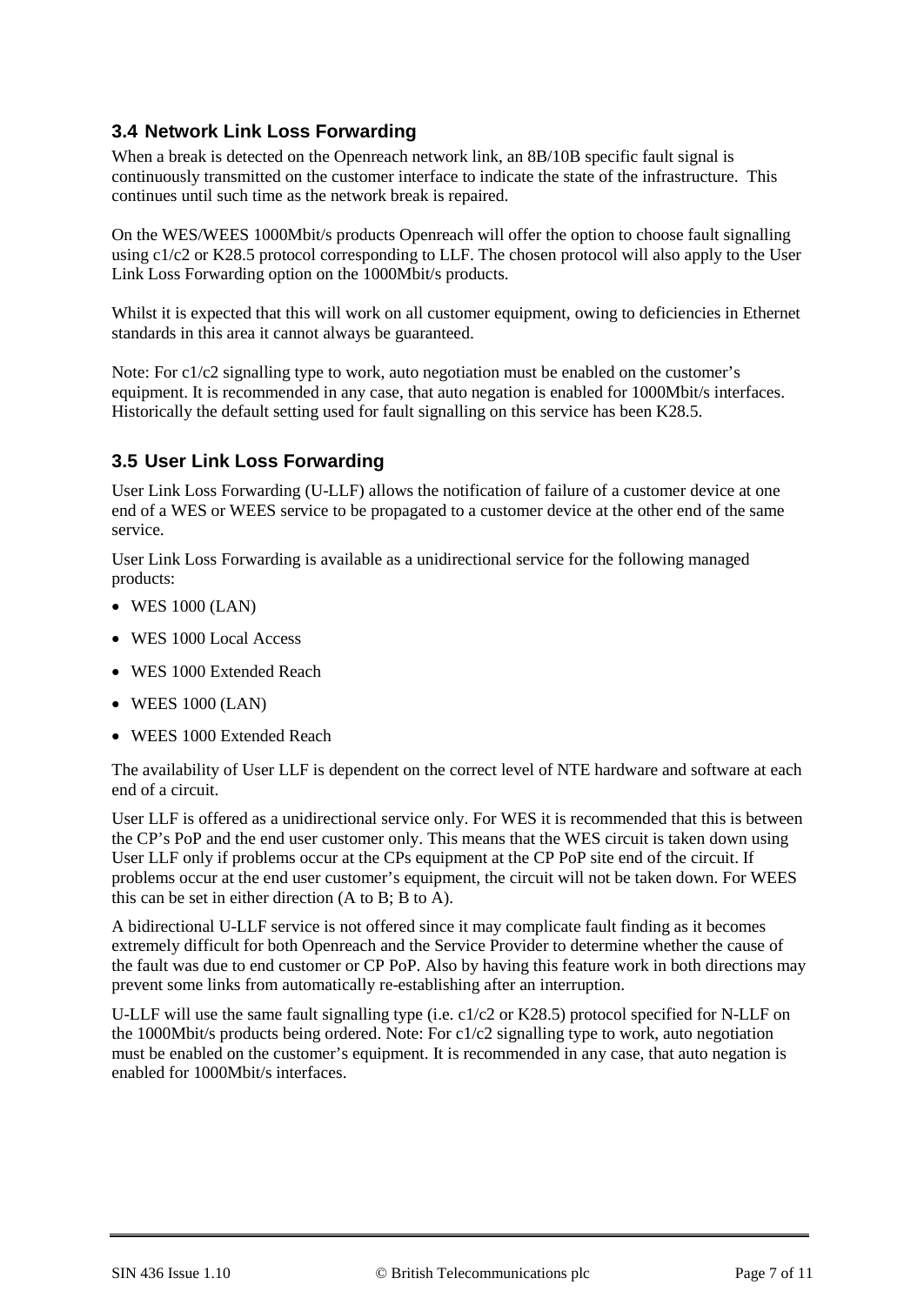## **4 Power supply**

#### **4.1 General**

By placing a order with BT the customer has accepted the conditions placed by BT. In relation to powering of equipment, the customer must comply with the requirements of BS7671 and the details giving within the 'DC Power Planning and Installation Guide for WES-BES Products' document.

The Openreach NTE is locally powered and offers AC or DC power options. The CP will be required to provide either a local 50 Hz AC supply in the form of standard 13 Amp power socket(s); or dual - 50V DC power distributions and Earth connections, with all wiring colour schemes conforming to BS7671 (IEEE Wiring Regulations). It will be the customers' responsibility to ensure that the power supply is fused and safe for Openreach to use. These should be in close proximity to the NTE installation location.

## **4.2 Installation and Testing**

In addition to the NTE and Chassis powering requirements below, a spare 50Hz AC mains supply 13A socket should also be provided in close proximity to the NTEs, to power BT test equipment during both initial commissioning and subsequent maintenance support activities.

## **4.3 AC Power Connection**

AC power connection between Openreach equipment and the power socket will be made using a standard IEC320 C13-14 power lead fitted with a standard 13A plug. The NTE itself has dual power supply units internally, but only requires one AC mains supply socket.

#### **For most installations:**

This will require one mains connection for each NTE provided, and the consumption of the Openreach NTE and power unit chassis in this unmanaged service arrangement will be no more than 30 Watts per NTE.

#### **For larger installations (at Openreach discretion):**

At Openreach's discretion, where a large number of systems of one type are being deployed, a 16-slot NTE chassis version may be deployed. This will require two mains connections for each 16-slot chassis provided. The consumption with a maximum number of 16 service cards provided will be no more than 200 Watts per chassis.

#### **4.4 DC Power Connection**

The DC In-Line (Molex) connector is specified as the standard method of connecting DC power by Openreach, and represents the "Demarcation Point" between Openreach and the customer. At their site, the customer is required to provide suitable power and earth connection up to the demarcation point, and be responsible for the supply, wiring and labelling up to the demarcation point. Openreach will not supply or install the DC distribution system as part of the standard Ethernet installation.

#### **Customer provided wiring up to the Openreach specified In-Line connector**

Wiring, MCB isolation or fuse (i.e. C Type MCB or Cartage Fuse), must be provided by the customer, up to and including the DC in-line connector, as per BT's requirements stated within the 'DC Power Planning and Installation Guide for WES-BES Products' document with respect to:

(i) Correctly rated MCB/Fuse, refer to the WES/WEES product handbook for correct rating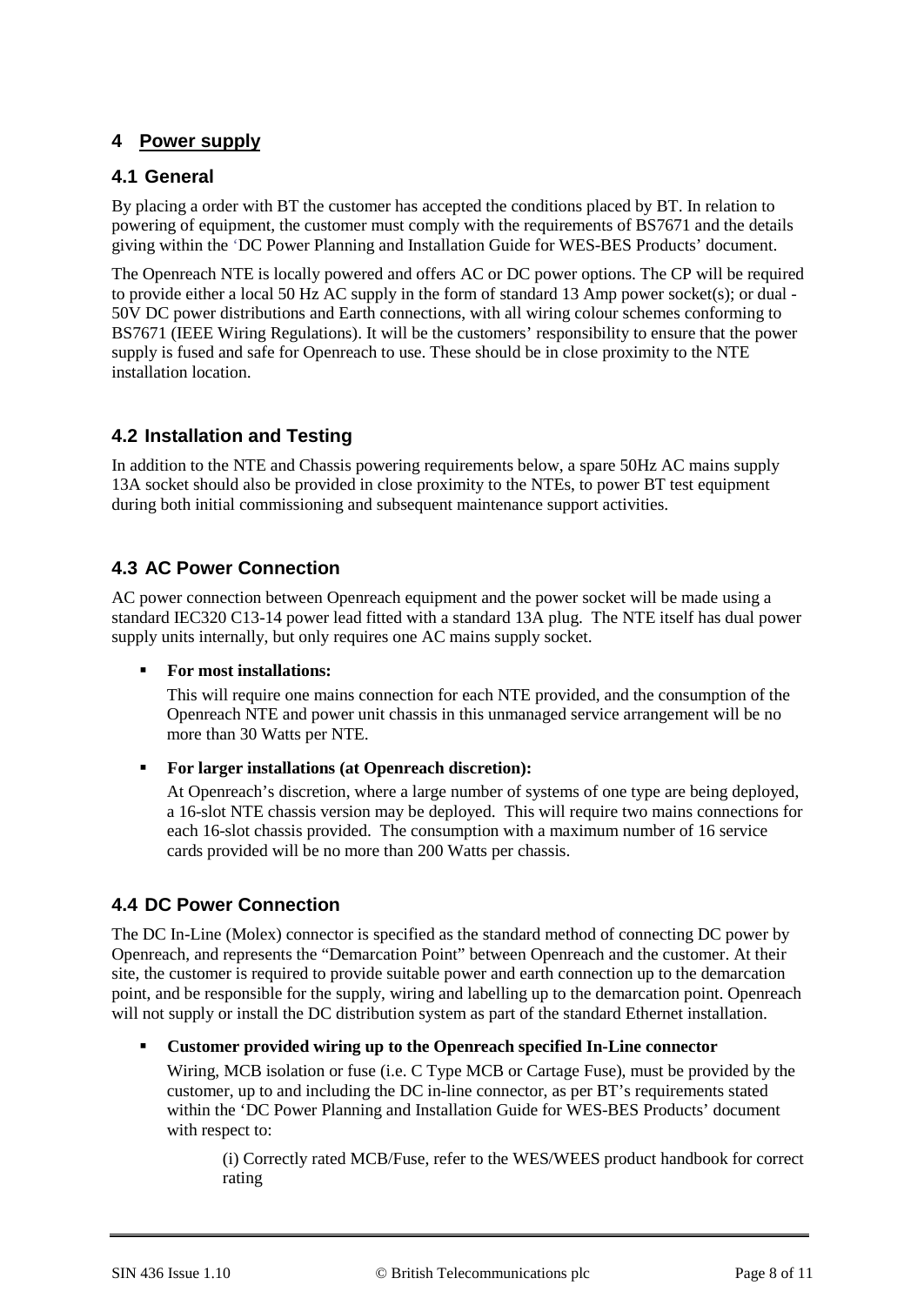(ii) Correct labelling of wiring and MCB/fuse positions compliant with BS 7671,

(iii) Correct size of cable for required voltage drop at required maximum current,

(iv) Separately fused isolatable A & B power supplies, as detailed in the 'DC Power Planning and Installation Guide for WES-BES Products' document.

The in-line connector has a maximum current handling capability of 11A, and is not to be used for equipment requiring greater than an 11A supply (such as the Nortel OPTera 5200 equipment, which require 20A feeds).

#### **4.5 Additional Details**

For further details on the provision of DC Power, see the 'DC Power Planning and Installation Guide [for WES-BES Products'](https://www.openreach.co.uk/orpg/home/newlogin.do?smauthreason=0&target=http%3A%2F%2Fwww.openreach.co.uk%2Forpg%2Fcustomerzone%2Fproducts%2Fethernetservices%2Fethernetaccessdirect%2Fdescription%2Fsupplementaryinformation%2Fsupplementaryinfo.do&fromMasterHead=1) available on the Openreach Ethernet website.

If there is a conflict between DC power information contained in the 'DC Power Planning and Installation Guide for WES-BES Products' and the SIN document, the order of precedence shall be as follows:

(a) DC Power Planning and Installation Guide for WES-BES Products

(b) SIN

#### **5 Customer Apparatus Design / Installation Advice**

The WES 1000 service has been designed such that any vendors' switch or router that has IEEE 802.3z compatible interfaces of the SX or LX variety will be able to connect to each NTE.

#### **6 Technical Specification**

| <b>Protocol</b>                            | Gigabit Ethernet IEEE 802.3z                                                                             |
|--------------------------------------------|----------------------------------------------------------------------------------------------------------|
| <b>Line Rate</b>                           | $1.25$ Gbp/s                                                                                             |
| <b>Maximum Bit Error Rate</b>              | $10^{-12}$                                                                                               |
| <b>Power Requirement</b>                   | Mains voltage 50 Hz AC input                                                                             |
| <b>Customer Fibre Connector</b>            | SC type                                                                                                  |
| <b>SX Fibre Cable</b><br>Customer provided | Multi-mode 850nm, 50/125 or 62.5/125 micron patch                                                        |
| <b>SX Fibre</b> Maximum Delivery Distance  | 550m from NTE's SX port using 50/125 micron patch<br>220m from NTE's SX port using 62.5/125 micron patch |
| <b>LX Fibre Cable</b><br>Customer provided | Single-mode 1310nm, 9/125 micron patch                                                                   |
| <b>LX Fibre</b> Maximum Delivery Distance  | 3Km from NTE's LX port                                                                                   |
| <b>Operating Temperature</b>               | $0^{\circ}$ to $40^{\circ}$ C                                                                            |
| <b>Laser Safety</b>                        | Class 1 under all conditions as per IEC 825-1                                                            |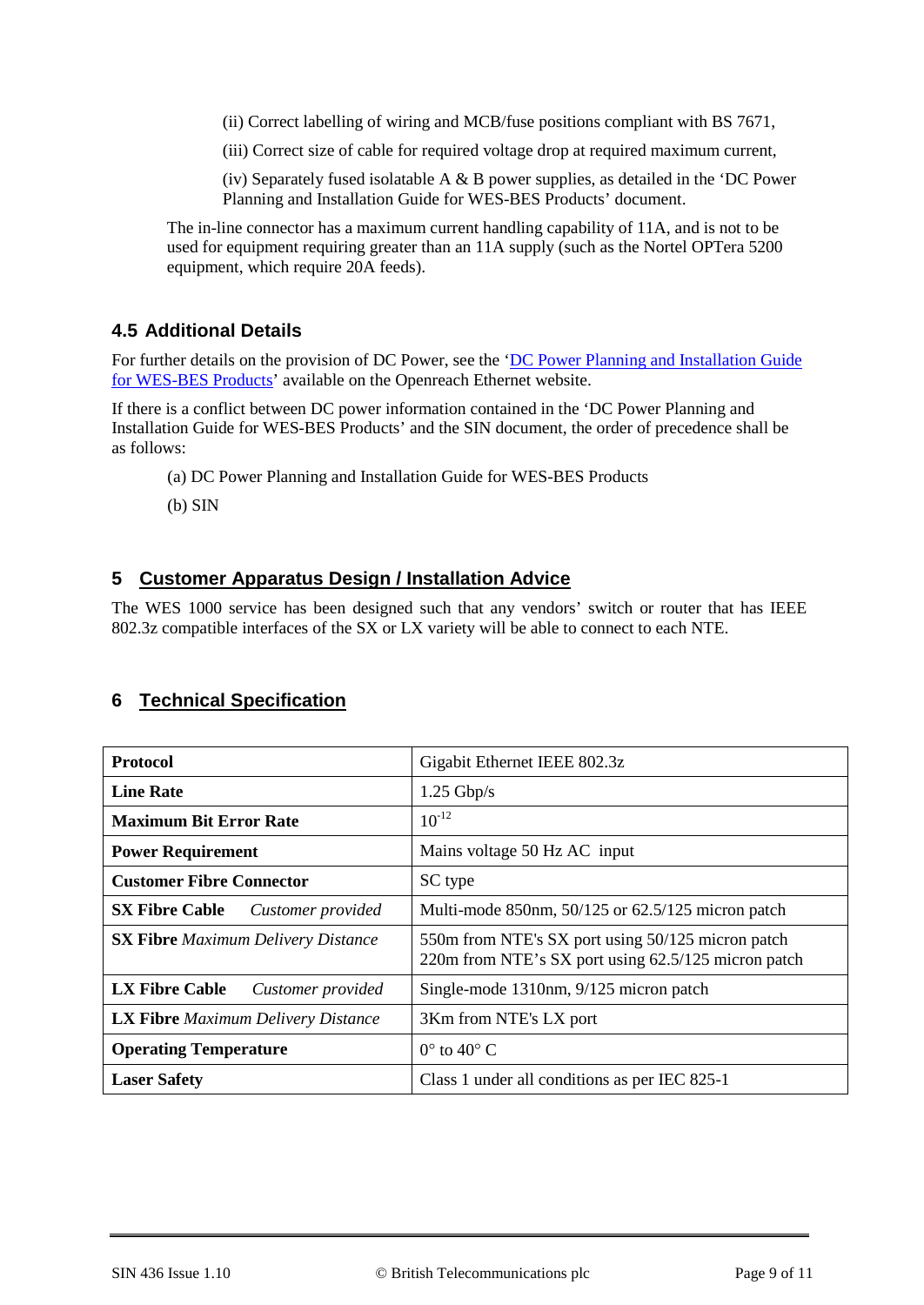## **7 Further Information**

For enquiries concerning connection availability between particular sites and for further information on the WES 1000 service please contact your Openreach Sales & Relationship manager or see<http://www.openreach.co.uk/orpg/products/wes/eoiwes.do>

#### **8 References**

IEEE Standards:

<span id="page-9-1"></span><span id="page-9-0"></span>

|       | <b>IEEE 802.3z</b> | IEEE standards for Gigabit Ethernet in the LAN/MAN<br>environment | 1998. |
|-------|--------------------|-------------------------------------------------------------------|-------|
| $[2]$ | IEEE 802.3q        | VLAN tagging of ethernet frames                                   | 1998  |

For further information or copies of referenced sources, please see document sources at <http://www.btplc.com/sinet/>

#### **9 Abbreviations**

| $\rm CP$    | Communications Provider (Providers of Electronic Communications Services) |  |  |
|-------------|---------------------------------------------------------------------------|--|--|
| <b>CPE</b>  | <b>Customer Premises Equipment</b>                                        |  |  |
| <b>CRC</b>  | <b>Cyclic Redundancy Check</b>                                            |  |  |
| <b>DDF</b>  | <b>Digital Distribution Frame</b>                                         |  |  |
| <b>IEEE</b> | Institute of Electronic & Electrical Engineers                            |  |  |
| <b>IPR</b>  | <b>Intellectual Property Rights</b>                                       |  |  |
| LAN         | <b>Local Area Network</b>                                                 |  |  |
| <b>LES</b>  | <b>LAN Extension Service</b>                                              |  |  |
| LX          | Long Wavelength (1310nm)                                                  |  |  |
| <b>MCB</b>  | Mini Circuit Breaker                                                      |  |  |
| <b>NTE</b>  | <b>Network Terminating Equipment</b>                                      |  |  |
| <b>NTP</b>  | <b>Network Terminating Point</b>                                          |  |  |
| <b>SAN</b>  | <b>Storage Area Network</b>                                               |  |  |
| <b>SHDS</b> | <b>Short Haul Data Service</b>                                            |  |  |
| <b>SIN</b>  | Suppliers' Information Note                                               |  |  |
| <b>SX</b>   | Short Wavelength (850nm)                                                  |  |  |
| <b>VLAN</b> | Virtual Local Area network                                                |  |  |
| <b>WES</b>  | <b>Wholesale Extension Service</b>                                        |  |  |